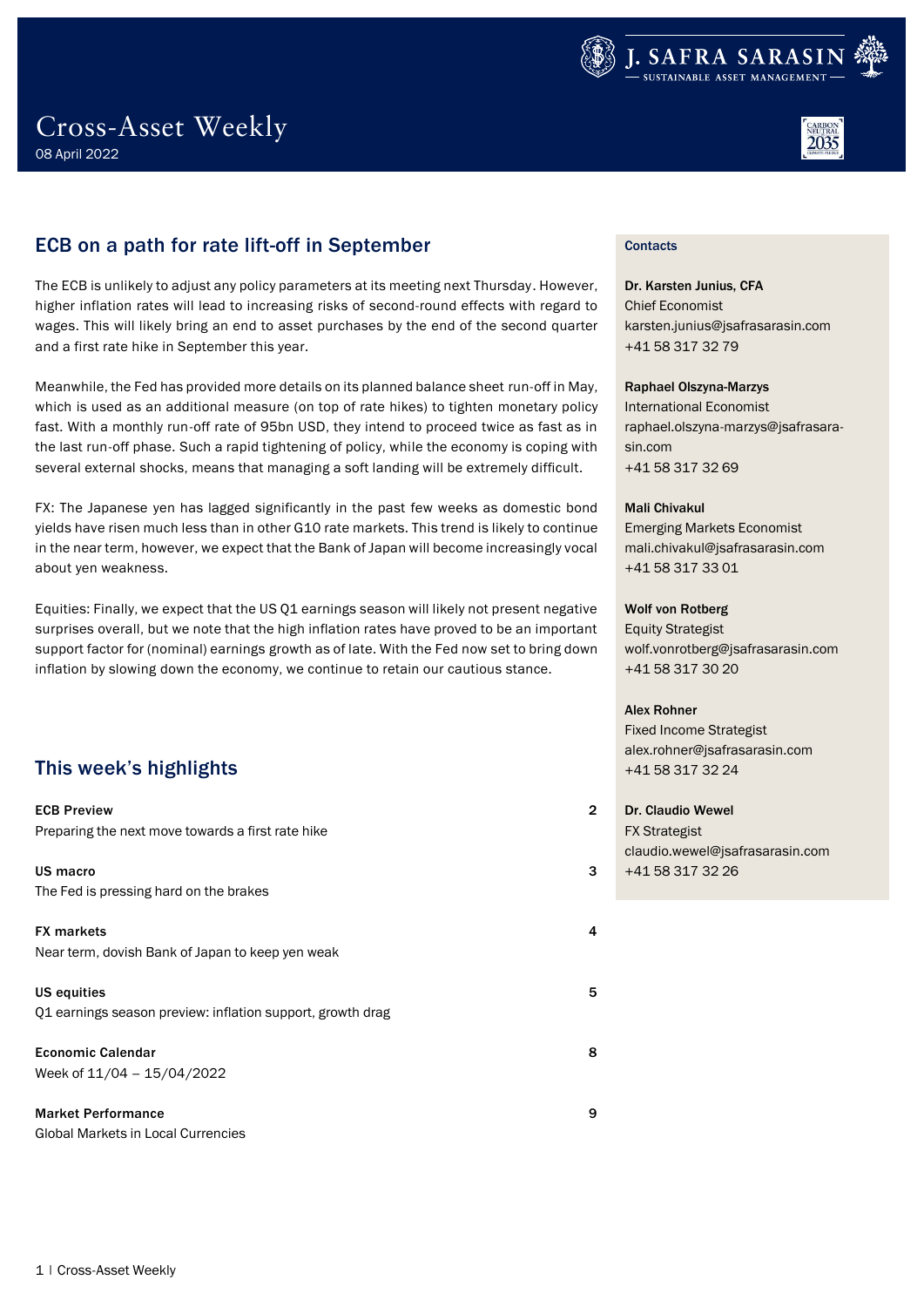





<span id="page-1-0"></span>ECB Preview

### <span id="page-1-1"></span>Preparing the next move towards a first rate hike

The ECB is unlikely to adjust any policy parameters at its meeting next Thursday. However, they are likely to indicate that the incoming data argue for an upward revision to its inflation forecast and a downward revision to its growth forecasts. Inflation rates that remain higher for longer are more likely to lead to higher wages and other second round effects. We expect that the next ECB macro projections will show medium term inflation at the ECB target and conditions for a first rate hike being in place. As a result, we expect the ECB not to extend their asset purchases into the third quarter at its June meeting. This would allow for a first rate hike in September.

Yesterday's ECB minutes of their March meeting show clearly that the Governing Council (GC) was aware that their macro projections were taken over by events. The war in the Ukraine is a negative external shock. We expect that the 2024 inflation forecast will be increased to 2% with short-term stagflationary effects that go beyond the March baseline scenario of the ECB's staff projections. Some GC members expressed doubts about the convergence to an inflation rate of 1.9% in 2024 as this would be a very fast mean reversion by historical standards. We agree. The inflationary shock is larger and by now already more persistent than we assumed just a few months ago. This makes it likely that wages pick up to at least partly compensate workers for their real income losses. Given the strength of the labour market and the persistent labour shortages, everything else would be a surprise. As a result, all three economic conditions for a first rate hike are likely to be met. Looking at a broad range of indicators for financial conditions (Exhibit 1), we also don't see any major dislocations or impairments of the transmission channel that would argue against tighter monetary policy. In particular, we note that real rates continue to be quite low while credit and periphery spreads remain contained.

At its meeting on Thursday the ECB could prepare the ground for a further tightening of monetary policy at the following meeting on June 9. Given that the ECB has stressed repeatedly that it is not changing the sequence of adjusting its policy tools, the end of net asset purchases would come first. Hence, we do not expect further bond purchases in Q3. This would open the way for a first rate hike in September and a second one in December.

|                 | THIS WOULD OPEN LIFE WAY TOT A HISL FALE HING IN SEPTENDED AND A SECOND ONE IN DECEMBEL. |               |         |                                               |         |          |         |         |
|-----------------|------------------------------------------------------------------------------------------|---------------|---------|-----------------------------------------------|---------|----------|---------|---------|
|                 | Exhibit 1: Financing conditions in the euro area                                         |               |         |                                               |         |          |         |         |
|                 |                                                                                          | April         | March   | February                                      | January | December | 2y avg  | by avg  |
|                 |                                                                                          | (preliminary) |         | (daily data is displayed as monthly averages) |         |          |         |         |
|                 | Upstream: Financing conditions in the banking sector and for governments                 |               |         |                                               |         |          |         |         |
|                 | GDP-weighted EA govie vield, nominal, %                                                  | 1.19          | 0.90    | 0.78                                          | 0.39    | 0.14     | 0.17    | 0.52    |
| Sovereign       | Bund 10y yield, real, %                                                                  | $-2.28$       | $-2.19$ | $-2.11$                                       | $-1.97$ | $-2.10$  | $-1.70$ | $-1.38$ |
|                 | EA peripheral spread, simple average, %                                                  | 1.40          | 1.40    | 1.43                                          | 1.08    | 1.10     | 1.07    | 1.61    |
|                 | 3m Euribor vs 3m OIS, %                                                                  | 0.12          | 0.08    | 0.05                                          | 0.02    | 0.00     | 0.05    | 0.08    |
| <b>Banks</b>    | 10y EUR swap vs 10y Bund yield, %                                                        | 0.68          | 0.68    | 0.57                                          | 0.44    | 0.49     | 0.38    | 0.43    |
|                 | EUR-USD cross-currency basis, bps                                                        | $-19.4$       | $-17.1$ | $-20.5$                                       | $-12.6$ | $-7.4$   | $-10.6$ | $-16.4$ |
|                 | Overnight index swap (OIS), %                                                            | $-0.58$       | $-0.58$ | $-0.58$                                       | $-0.58$ | $-0.58$  | $-0.56$ | $-0.56$ |
|                 | Downstream: Financing conditions for corporates and private households                   |               |         |                                               |         |          |         |         |
|                 | EA HY spread, %                                                                          | 3.90          | 3.95    | 4.32                                          | 3.54    | 3.18     | 3.77    | 3.74    |
| Market<br>rates | EA IG spread, %                                                                          | 1.31          | 1.29    | 1.44                                          | 1.05    | 0.95     | 1.06    | 1.11    |
|                 | Bank loan rate, %                                                                        | n/a           | n/a     | 1.41                                          | 1.43    | 1.36     | 1.47    | 1.57    |
| rates           | Mortgage rate, %                                                                         | n/a           | n/a     | 1.38                                          | 1.33    | 1.31     | 1.34    | 1.58    |
| <b>Bankloan</b> | Consumer loan rate, %                                                                    | n/a           | n/a     | 5.30                                          | 5.31    | 5.05     | 5.22    | 5.46    |

Dr. Karsten Junius, CFA Chief Economist karsten.junius@jsafrasarasin.com +41 58 317 32 79

The ECB to indicate the stagflationary nature of the war and that it will make higher medium term inflation rates more likely

An upward revision to its medium term inflation forecast should lead to an end of asset purchases in June and would prepare the ground for a first rate hike in September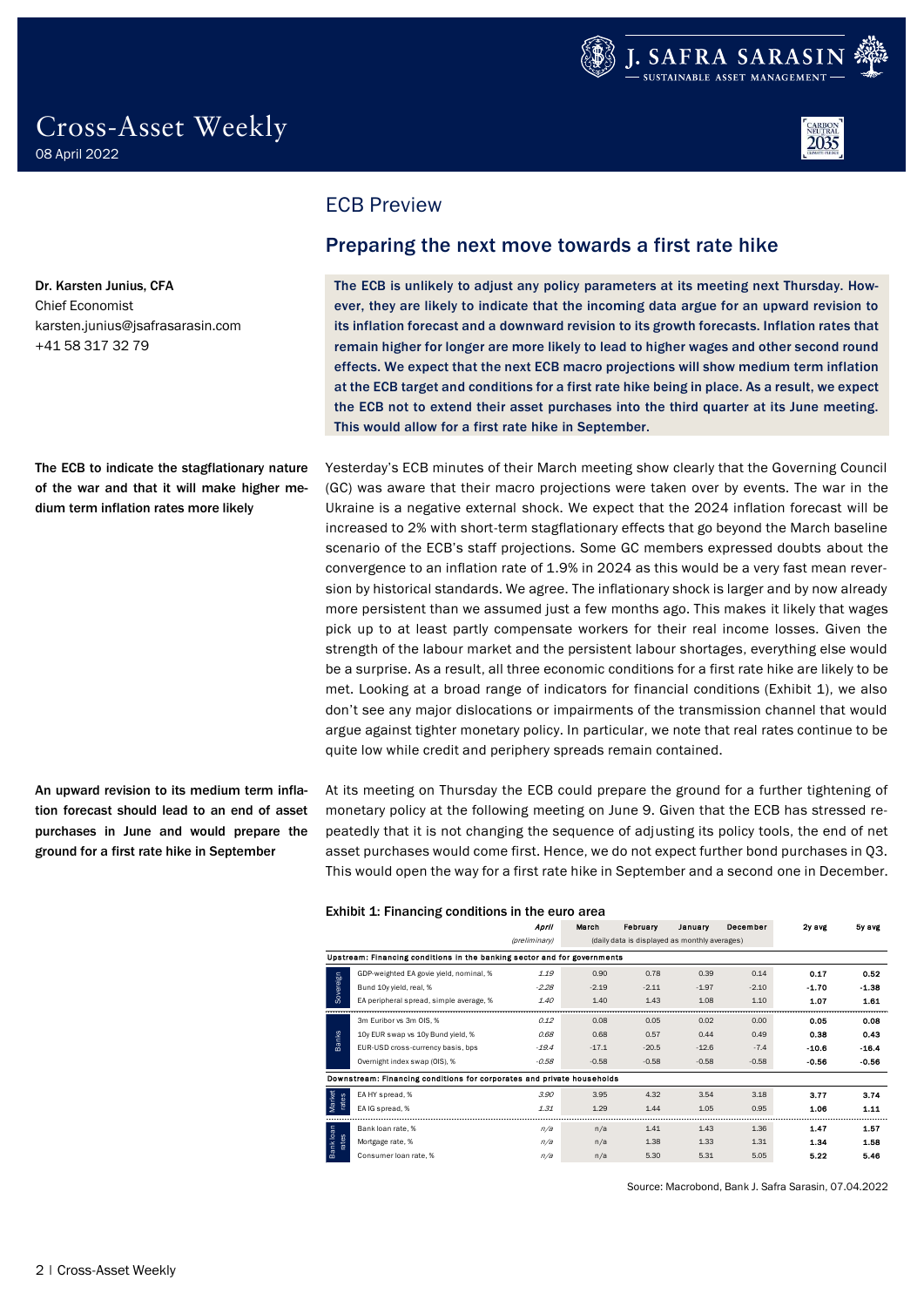

Raphael Olszyna-Marzys International Economist

+41 58 317 32 69

by 50bp next month



### <span id="page-2-0"></span>US macro

### <span id="page-2-1"></span>The Fed is pressing hard on the brakes

The Fed wants to bring its policy stance rapidly to neutral via a series of rate hikes and by shrinking its balance sheet by around \$95bn a month. The reason is clear: the economy is overheating. Such a rapid tightening of policy, while the economy is coping with several external shocks, means that managing a soft landing will be extremely difficult. The minutes that were published on Wednesday confirm that the Fed is heading for a rapid raphael.olszyna-marzys@jsafrasarasin.com The Fed is very likely to increase its policy rate

withdrawal of monetary accommodation. First, they highlight that the FOMC would have hiked by 50bp in March instead of 25bp if it was not for the war. But comments from Fed members, alongside a likely further increase in inflation to around 8.5%, suggest that the Committee will probably increase rates by 50bp when it meets next at the start of May.

Second, and as expected, the minutes indicate that the Fed will aim to run off its balance sheet much more rapidly than when it last did Quantitative Tightening (QT). Between 2017 and 2019, it took 12 months for the Fed to reach a maximum pace of \$50 billion per month (\$30bn for Treasuries and \$20bn for Mortgage-backed Securities or MBS). It now wants to reduce its balance sheet by \$95bn a month, with a cap of about \$60bn for Treasuries and \$35bn for MBS. The aim is to get to this 'cruise speed' over a period of about three months i.e., in August if it starts QT shortly after its next meeting, as we expect. Once the balance sheet run-off is well under way, the Fed also plans to sell MBS (rather than just not re-investing the proceeds from bonds that come to maturity) to enable a "suitable progress toward a longer-run SOMA portfolio composed primarily of Treasury securities". The balance sheet run-off will happen at a much faster pace than last time

The reason for this speedy process is clear. The balance sheet is much larger than it was ten years ago, and the economy is overheating. Yet as we explain [here,](https://publications.jsafrasarasin.com/publ-dl-ch/dl-discl?dl=564F1B2ECBBB2E78BD678E188AB989FD8B5985961DDE10C90143527612A8658E7422835A64C684FE07B800CAF5D3546E) QT is a blunt tool as it immediately and directly removes liquidity from the system – by the end of 2023, the market will have to absorb an extra \$2trn worth of fixed income securities – and can come with unintended side effects (Exhibit 1). What's more, the Fed has indicated that it could raise rates by an extra 300bp over the next 12-18 months. This is a considerable amount of tightening that the economy will have to digest in a very short period of time. And on top of this, the economy will have to deal with the fallout from the war in Ukraine, while it is still adjusting from the shock the pandemic has brought about. Under such circumstances, the probability that the Fed will miscalibrate its policy adjustment is high. Achieving a soft landing will be extremely difficult



#### Exhibit 1: The Fed plans to reduce the size of its balance sheet by \$95bn a month

Source: Macrobond, Bank J. Safra Sarasin, 07.04.2022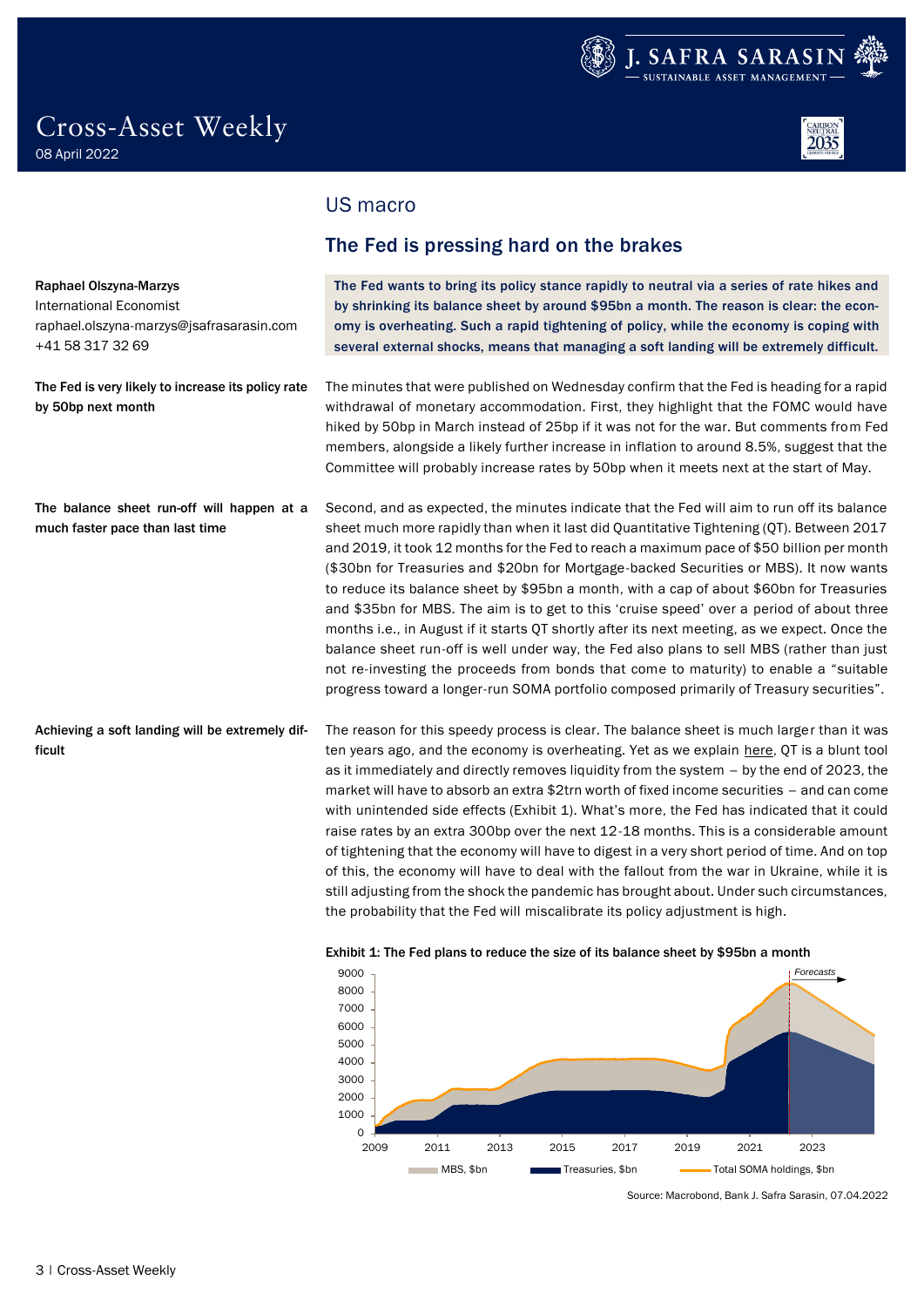



<span id="page-3-0"></span>FX markets

### <span id="page-3-1"></span>Near term, dovish Bank of Japan to keep yen weak

The Japanese yen has retreated by around 7% against the US dollar over the past five weeks. Given the Bank of Japan's dovish stance, the Japanese currency's near-term weakening potential largely depends on how much further global bond yields are set to rise. Energy prices have emerged as another yen headwind. Lastly, we note that the currency appears to have lost its relative edge from a geopolitical viewpoint.

Contrary to our expectations, the escalation of the Ukraine conflict into a full-blown war has not pushed the Japanese yen higher. Instead, the yen has retreated by around 7% against the US dollar over the past five weeks, which calls for a closer look at the drivers.

Most importantly, risk sentiment was unexpectedly quick to recover after the Russian invasion. The ensuing sell-off in government bonds has pushed yields substantially higher. Within G10, dollar yields led the rise against the backdrop of very hawkish policy rate expectations (Exhibit 1). By contrast, Japanese government bond (JGB) yields have risen much less, which has substantially widened Japan's yield disadvantage versus other G10 economies and has weighed on the yen as of late (Exhibit 2). Consequently, the yen's nearterm fate will largely depend on how much further global bond yields are set to rise.

With wage pressures remaining muted and economic downside risks looming from the war in Ukraine, the Bank of Japan (BoJ) has remained dovish in its [March economic assess](https://www.boj.or.jp/en/announcements/release_2022/k220318a.pdf)[ment.](https://www.boj.or.jp/en/announcements/release_2022/k220318a.pdf) Last week, the BoJ even announced a plan to [buy unlimited amounts of 10y JGBs](https://www.reuters.com/world/asia-pacific/boj-offers-buy-unlimited-10-year-bonds-defend-yield-ceiling-2022-03-28/) to defend its 0.25% yield cap such as to shield the economic recovery from a pronounced increase in yields. Yet BoJ Governor Kuroda has also expressed concerns about the quick [pace of the yen's recent depreciation](https://www.reuters.com/world/asia-pacific/bojs-kuroda-expected-acceleration-inflation-could-hurt-economy-2022-04-05/) as the weaker yen reinforces the rise in energy prices, which could pose an additional risk for domestic growth as Japan's terms of trade deteriorate (Exhibit 3).

Lastly, the yen may also have lost its relative edge from a geopolitical viewpoint for now. While Japan appears to be substantially less exposed to the Ukraine conflict in geopolitical terms, Japanese sanctions over Russia's invasion have prompted [Russia to halt mutual](https://www.reuters.com/world/europe/russia-conducts-military-drills-isles-disputed-with-japan-media-2022-03-26/)  [peace talks and conduct military drills on the disputed Kuril archipelago,](https://www.reuters.com/world/europe/russia-conducts-military-drills-isles-disputed-with-japan-media-2022-03-26/) which highlights the manageable but ongoing potential for conflict at the Russian-Japanese border.







Dr. Claudio Wewel FX Strategist claudio.wewel@jsafrasarasin.com +41 58 317 32 26

Japanese yen has not benefited from risk-off sentiment amid the start of the Ukraine war

JGB yields have fallen markedly behind in «the race to the top», pushing the Japanese yen lower

As wage pressures remain muted, the BoJ remains very dovish while it notes that its weak currency reinforces the rise in energy prices – an additional risk for growth

On a separate note, the yen appears to have lost its relative geopolitical edge in Russia's war in Ukraine



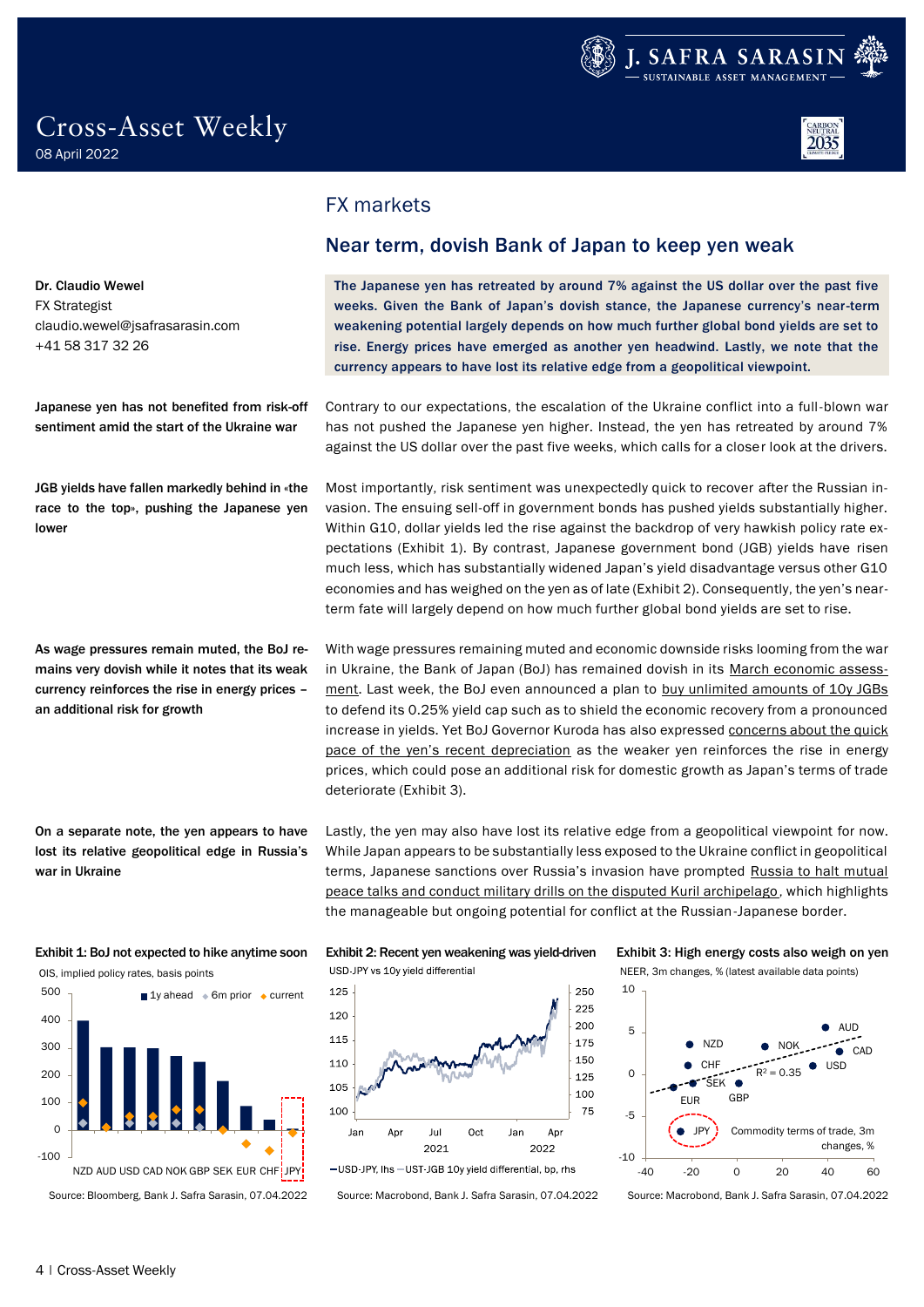

wolf.vonrotberg@jsafrasarasin.com

Wolf von Rotberg Equity Strategist

+41 58 317 30 20

## <span id="page-4-0"></span>US equities

### <span id="page-4-1"></span>Q1 earnings season preview: inflation support, growth drag

The US Q1 earnings season is about to kick off and gather speed over coming weeks. Consensus expectations appear reasonable, yet we do not expect a substantial overshoot versus consensus numbers. The drag from slowing macro momentum, which has pushed consensus revisions into negative territory for the first time since 2020, is partly offset by rising inflation numbers in the first quarter. We show how inflation has led earnings to decouple from income margins to the upside, reflecting the positive impact inflation has on earnings. Yet we warn that these dynamics could easily go into reverse if the Fed achieves its aim of bringing inflation down, which would most likely happen in line with a slowdown of demand and a further deterioration in the macro data.

Q1 earnings season is about to start with majority of reports in the last week of April and first week of May

The US Q1 2022 earnings season is ramping up over coming weeks with the busiest period towards the end of the month (Exhibit 1). Consensus expectations are fairly moderate, projecting the lowest annual growth number since Q3 2020 and -8% EPS growth over Q4 2021 (Exhibit 2).



#### Exhibit 1: Earnings season ramping up Exhibit 2: Expectations are moderate



Source: Bloomberg, Bank J. Safra Sarasin, 06.04.2022 Source: Refinitiv, Bank J. Safra Sarasin, 06.04.2022

Reasonable starting point provides base for some upside, yet slowing trend to continue

Weaker macro momentum has led to earnings downgrades and is suggesting further downside

The picture was fairly similar at the beginning of recent earnings seasons, which started off with consensus expectations projecting a negative quarter-over-quarter number and ended with a solid single-digit growth number over the previous quarter. Yet the extent of the earnings surprise (reported vs expected EPS level) has been in a fairly steady downtrend since Q1 2020, converging towards the long-term average of around 5% (Exhibit 3). We would expect the trend to continue in the upcoming  $Q1$  earnings season, i.e., earnings to surprise to the upside but see a further erosion of the upside surprise vs expectations.

The predominant reason for this slightly cautious outlook is the fact that earnings revisions have started to turn negative. While this is sometimes regarded as a positive going into the season as the hurdle for upside surprises appears lower, we believe there are good reasons for this deterioration in consensus expectations. Macro momentum has turned sharply negative after the March ISM manufacturing print at 57.1. It is now at the lowest level since mid-2020. As macro momentum typically leads consensus earnings revisions by two months, it suggest that more downgrades are about to come (Exhibit 4).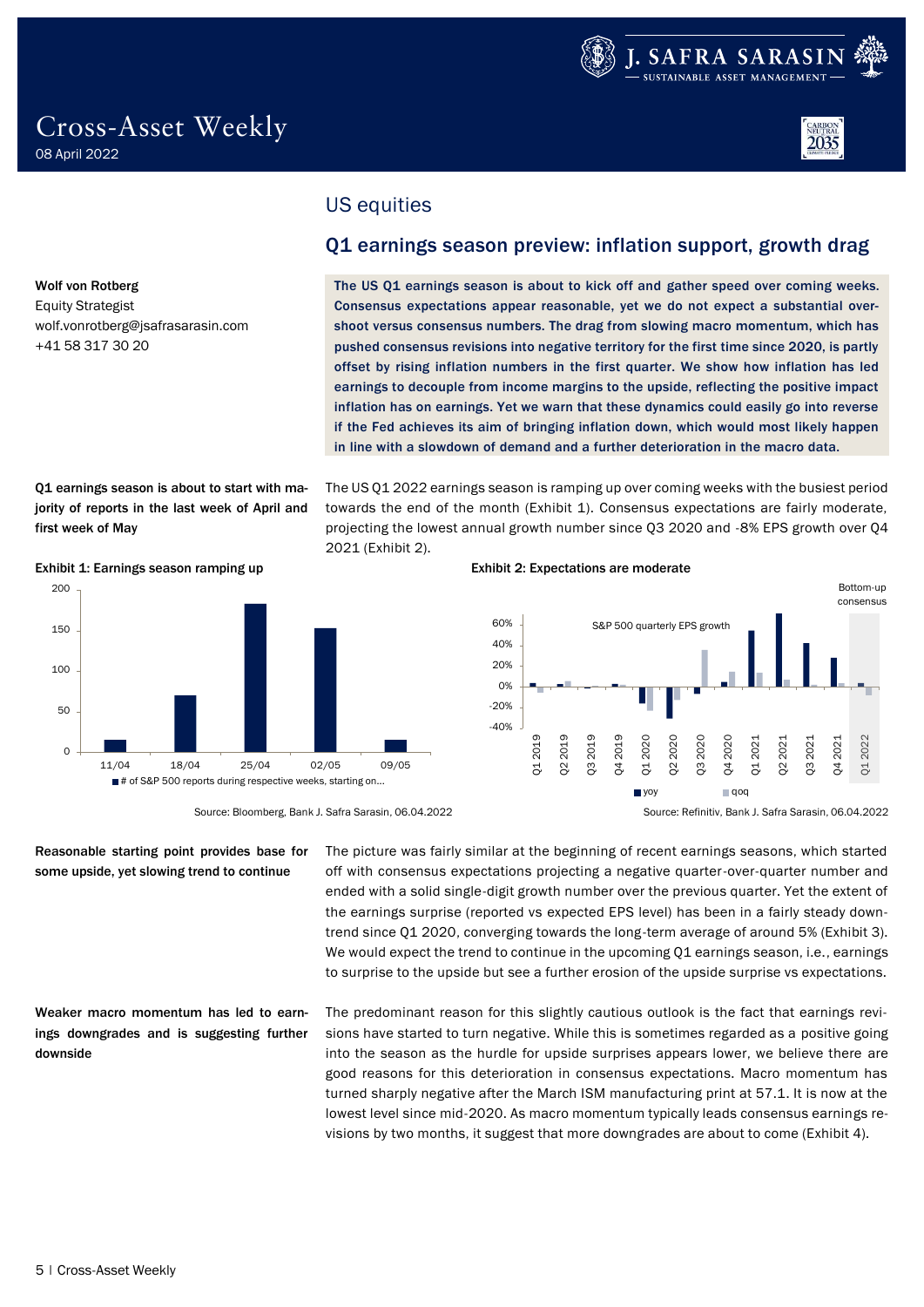

2035

### Cross-Asset Weekly 08 April 2022

Exhibit 3: The earnings surprise has been declining example  $\frac{1}{2}$  Exhibit 4: Earnings revisions negative as macro momentum softens



Q4 2020

Q2 2021

Q4 2021

Q2 2020

Rising inflation helps earnings

Q4 2017

Q2 2018

Q4 2018

Reported EPS vs. pre-season consensus

Q2 2019

Q4 2019

-15% -10% -5% 0% 5% 10% 15% 20% 25% 30%

Q2 2017

Ľ

Interestingly, downgrades have been fairly broad-based across sectors over the past month, with commodity-heavy sectors energy and materials holding up substantially better than the rest of the equity universe (Exhibit 5). Yet despite this significant slowdown in the macro and earnings data, inflation has printed higher than expected over past quarters and since the beginning of the year. This matters for earnings as well as it boosts nominal growth rates from GDP to EPS, and is often not captured by analysts in their estimates. As a result, we find that net beats (companies beating estimates vs those missing) are positively correlated to the prices paid component of the ISM survey. It has continued to rise throughout the first quarter and suggests that net earnings beats should remain comfortably in positive territory for Q1 results.



Since mid-2021, inflation provided an extra boost to earnings over margins

Reflecting a bit more on the impact of inflation on earnings, we note that the period since mid-2021, when inflation started to overshoot vs other macro indicators, has also been marked by earnings rising faster than net income margins, i.e., there has been an extra boost to sales coming from higher inflation. Once we remove inflation and look at "real" earnings, margins and earnings fall almost perfectly in line suggesting that there is a linear relationship between margins and earnings if inflation is ignored (Exhibit 8). As a result, it can be assumed that rising inflation supports corporate earnings on top of "real" growth indicators. What is not the case, on the other hand, is that rising producer price inflation affects margins negatively, neither does the spread between CPI and PPI.



#### 30 - ISM prices paid, 12m chg



Source: Refinitiv, Bank J. Safra Sarasin, 07.04.2022 Source: Refinitiv, Bank J. Safra Sarasin, 07.04.2022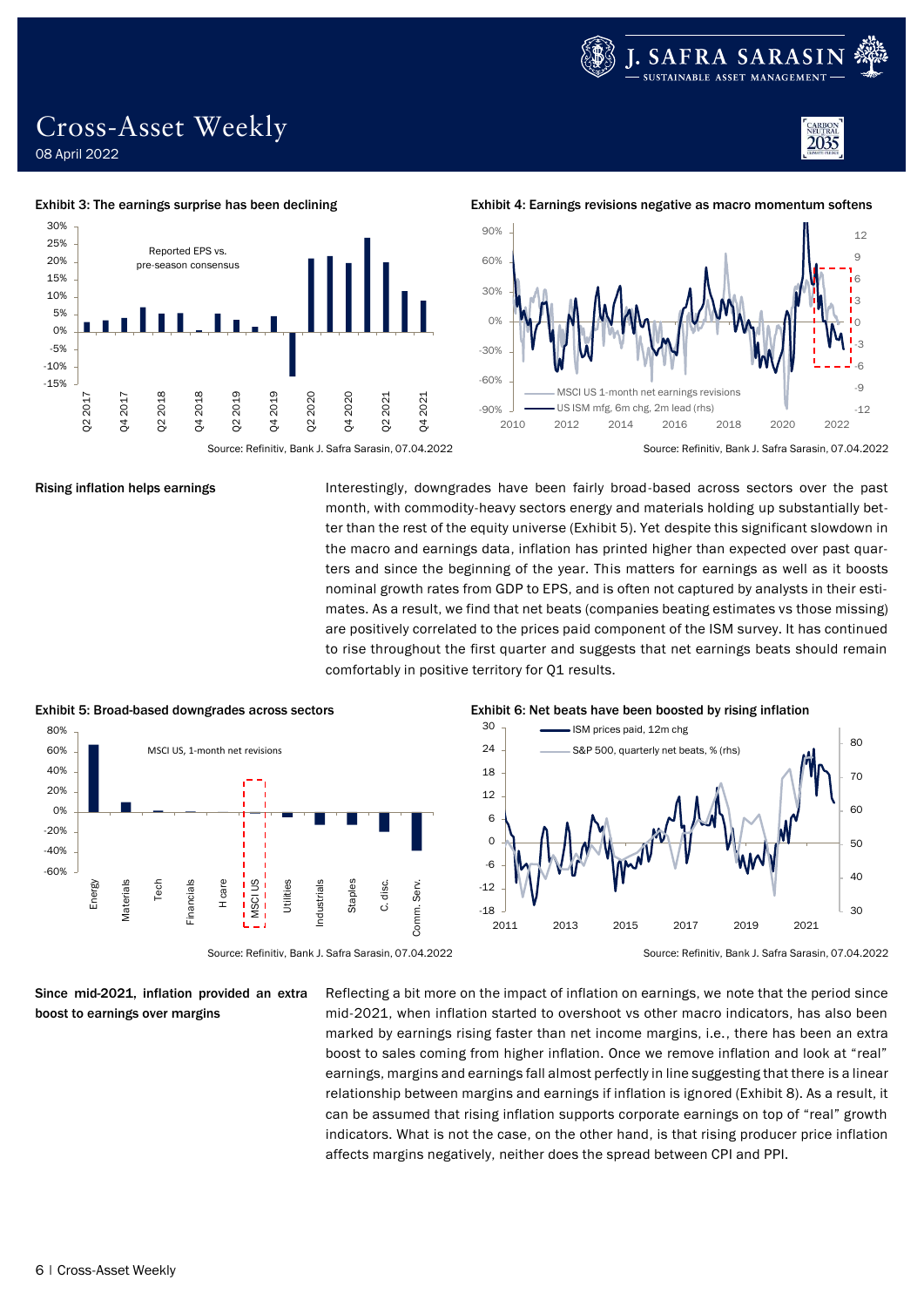

### Cross-Asset Weekly 08 April 2022





Q1 numbers should provide no major surprises, but we caution that Fed policy may bring lower inflation and a weakening macro cycle – reversing some of last year's gains

With regard to the Q1 season, we can assume that there should be a positive impact from rising inflation, yet stress the overwhelming importance of the direction of the cycle, which is now clearly negative. Bottom-line, we do not expect major surprises from the earnings season, yet warn against an environment of slowing inflation (disinflation), which would most likely go hand in hand with further slowing macro data, and is clearly the Fed's prime objective now.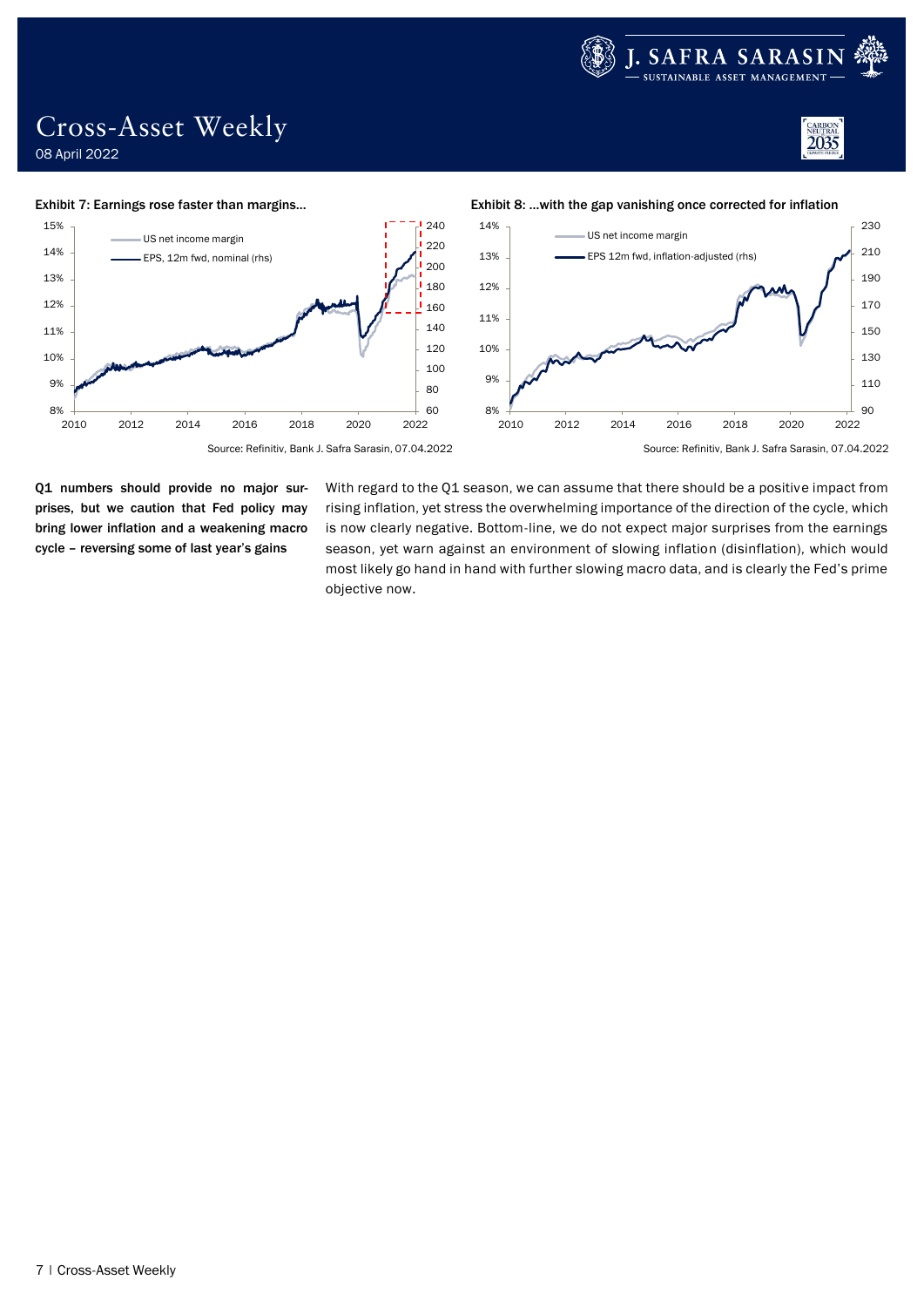



## <span id="page-7-0"></span>Economic Calendar

### <span id="page-7-1"></span>Week of 11/04 – 15/04/2022

|                |                       |                                     |                   |       | <b>Consensus</b> |          |
|----------------|-----------------------|-------------------------------------|-------------------|-------|------------------|----------|
| <b>Country</b> | <b>Time</b>           | Item                                | <b>Date</b>       | Unit  | <b>Forecast</b>  | Prev.    |
|                | Monday, 11.04.2022    |                                     |                   |       |                  |          |
| <b>UK</b>      | 08:00                 | Index of Services 3M/3M             | Feb               | mom   | --               | 1.00%    |
|                |                       |                                     |                   |       |                  |          |
|                | Tuesday, 12.04.2022   |                                     |                   |       |                  |          |
| <b>GE</b>      | 11:00                 | <b>ZEW Survey Expectations</b>      | Apr               | Index | --               | $-39.9$  |
| <b>US</b>      | 12:00                 | <b>NFIB Small Business Optimism</b> | Mar               | Index | 94.9             | 95.7     |
|                | 14:30                 | CPI Ex Food and Energy MoM          | Mar               | mom   | 0.50%            | 0.50%    |
|                | 14:30                 | CPI Ex Food and Energy YoY          | Mar               | yoy   | 6.60%            | 6.40%    |
|                | 14:30                 | Real Average Weekly Earnings        | Mar               | yoy   |                  | $-2.30%$ |
|                |                       |                                     |                   |       |                  |          |
|                | Wednesday, 13.04.2022 |                                     |                   |       |                  |          |
| <b>US</b>      | 13:00                 | <b>MBA Mortgage Applications</b>    | AprOO8 wow        |       | --               | $-6.30%$ |
|                | 14:30                 | PPI Ex Food and Energy MoM          | Mar               | mom   | 0.50%            | 0.20%    |
|                | 14:30                 | PPI Ex Food and Energy YoY          | Mar               | yoy   | 8.40%            | 8.40%    |
| CA             | 16:00                 | <b>Bank of Canada Rate Decision</b> | Apr13             | %     | 1.00%            | 0.50%    |
|                |                       |                                     |                   |       |                  |          |
|                | Thursday, 14.04.2022  |                                     |                   |       |                  |          |
| <b>EU</b>      | 13:45                 | <b>ECB Deposit Facility Rate</b>    | Apr14             | %     | $-0.50%$         | $-0.50%$ |
| <b>US</b>      | 14:30                 | <b>Retail Sales Control Group</b>   | Mar               | mom   | $-0.20%$         | $-1.20%$ |
|                | 14:30                 | <b>Initial Jobless Claims</b>       | Apr <sub>09</sub> | 1'000 | --               |          |
|                | 16:00                 | U. of Mich. 5-10 Yr Inflation       | Apr P             | %     | --               | 3.00%    |
|                |                       |                                     |                   |       |                  |          |
|                | Friday, 15.04.2022    |                                     |                   |       |                  |          |
| <b>US</b>      | 14:30                 | <b>Empire Manufacturing</b>         | Apr               | Index | $-1.50$          | $-11.80$ |
|                | 15:15                 | <b>Capacity Utilisation</b>         | Mar               | %     | 77.90%           | 77.60%   |

Source: Bloomberg, J. Safra Sarasin as of 07.04.2022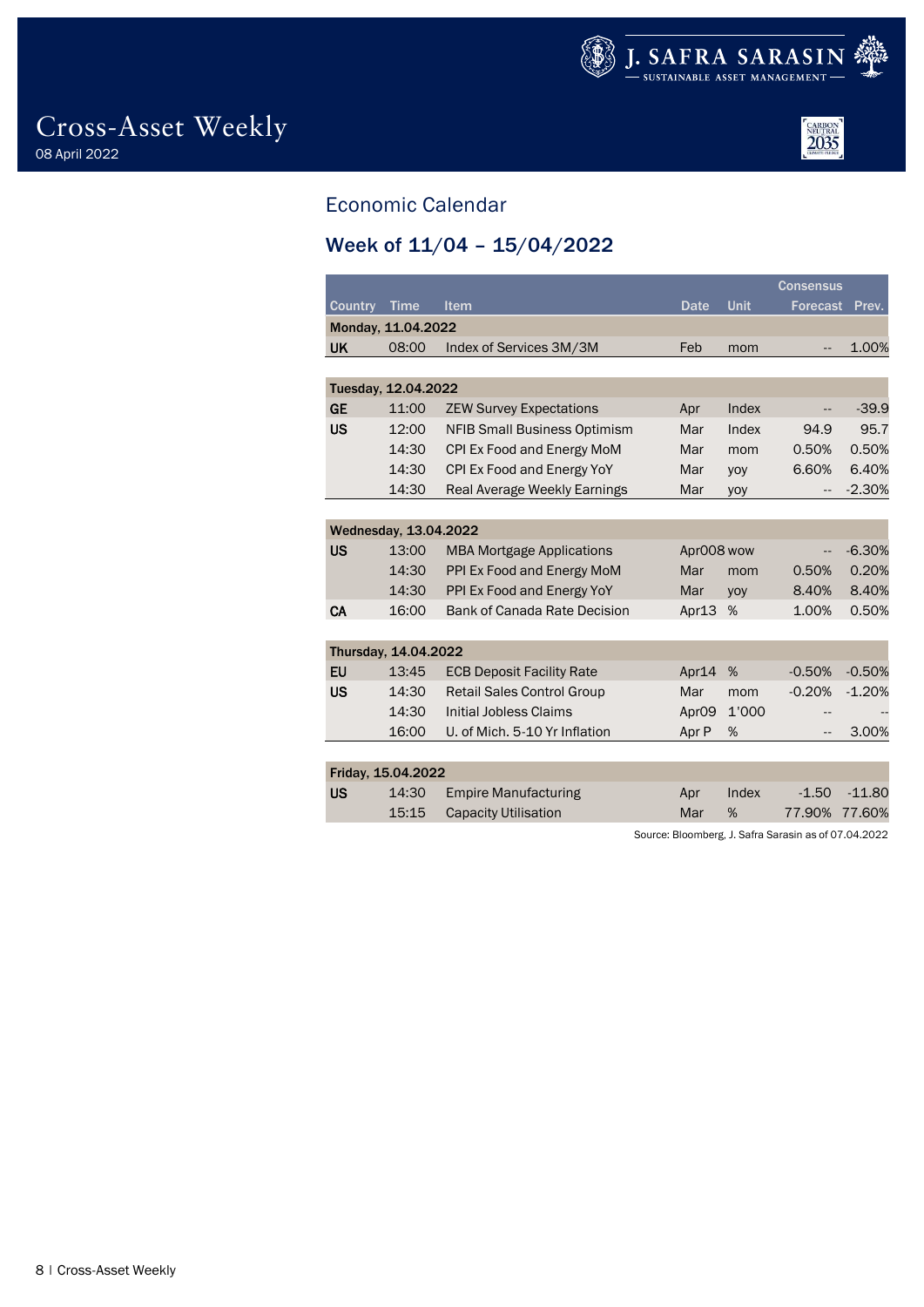



### <span id="page-8-0"></span>Market Performance

### <span id="page-8-1"></span>Global Markets in Local Currencies

| <b>Government Bonds</b>         | <b>Current value</b> | $\triangle$ 1W | ∆ YTD | TR YTD in % |
|---------------------------------|----------------------|----------------|-------|-------------|
| Swiss Eidgenosse 10 year (%)    | 0.70                 | 9              | 83    | $-5.9$      |
| German Bund 10 year (%)         | 0.69                 | 13             | 86    | $-6.9$      |
| UK Gilt 10 year (%)             | 1.73                 | 12             | 75    | $-5.4$      |
| US Treasury 10 year (%)         | 2.65                 | 27             | 114   | $-8.8$      |
| French OAT - Bund, spread (bp)  | 54                   |                | 16    |             |
| Italian BTP - Bund, spread (bp) | 163                  | 9              | 28    |             |
|                                 |                      |                |       |             |

| <b>Stock Markets</b>         | Level  | $P/E$ ratio | <b>1W TR in %</b> | TR YTD in % |
|------------------------------|--------|-------------|-------------------|-------------|
| SMI - Switzerland            | 12'372 | 18.0        | 1.8               | $-2.6$      |
| DAX - Germany                | 14'078 | 12.3        | $-2.3$            | $-11.4$     |
| <b>MSCI</b> Italy            | 770    | 9.4         | $-2.2$            | $-10.4$     |
| <b>IBEX</b> - Spain          | 8'467  | 12.5        | 0.6               | $-2.1$      |
| DJ Euro Stoxx 50 - Eurozone  | 3'802  | 12.7        | $-2.5$            | $-11.2$     |
| <b>MSCI UK</b>               | 2'170  | 11.2        | 0.9               | 5.7         |
| S&P 500 - USA                | 4'500  | 19.9        | $-0.6$            | $-5.2$      |
| Nasdag 100 - USA             | 14'532 | 25.6        | $-2.0$            | $-10.8$     |
| <b>MSCI Emerging Markets</b> | 1'126  | 12.0        | $-1.3$            | $-8.2$      |

| <b>Forex - Crossrates</b>        | Level | 3M implied<br>volatility  | $1W$ in $%$ | YTD in % |
|----------------------------------|-------|---------------------------|-------------|----------|
| USD-CHF                          | 0.93  | 7.3                       | 0.9         | 2.3      |
| EUR-CHF                          | 1.02  | 6.7                       | $-0.5$      | $-1.6$   |
| GBP-CHF                          | 1.22  | 7.2                       | 0.3         | $-1.2$   |
| EUR-USD                          | 1.09  | 8.0                       | $-1.6$      | $-4.0$   |
| GBP-USD                          | 1.31  | 7.9                       | $-0.4$      | $-3.2$   |
| USD-JPY                          | 124.1 | 8.7                       | 1.3         | 7.8      |
| EUR-GBP                          | 0.84  | 6.7                       | $-0.8$      | $-0.4$   |
| <b>EUR-SEK</b>                   | 10.27 | 7.5                       | $-0.7$      | 0.3      |
| EUR-NOK                          | 9.57  | 9.2                       | $-0.9$      | $-4.1$   |
| <b>Commodities</b>               | Level | 3M realised<br>volatility | $1W$ in $%$ | YTD in % |
| <b>Bloomberg Commodity Index</b> | 125   | 33.7                      | $-0.8$      | 26.2     |
| Brent crude oil - USD / barrel   | 101   | 87.5                      | $-5.1$      | 28.7     |
| Gold bullion - USD / Troy ounce  | 1'931 | 19.6                      | $-0.4$      | 6.4      |

Source: J. Safra Sarasin, Bloomberg as of 07.04.2022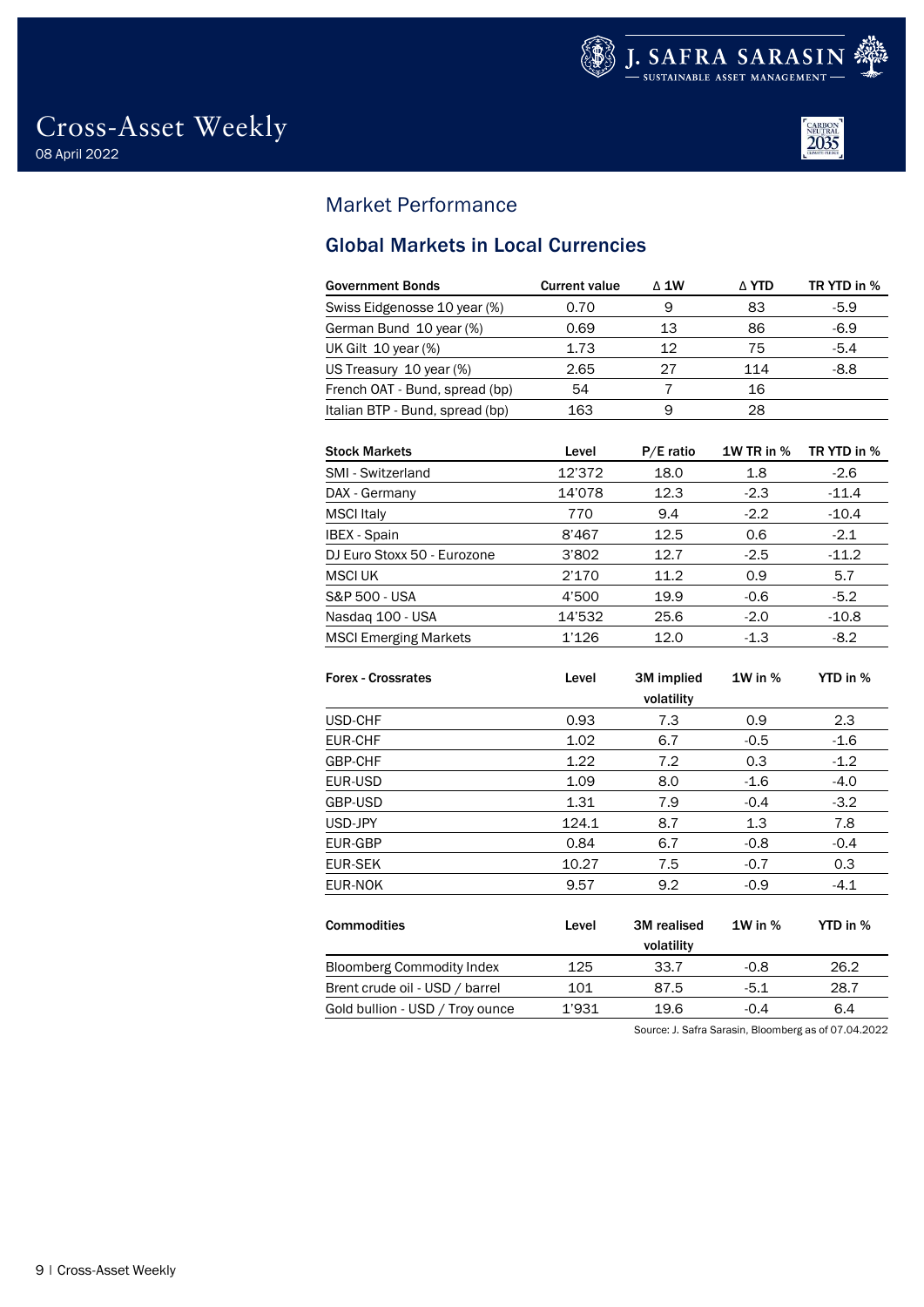

# Cross-Asset Weekly



### 08 April 2022

#### Important legal Information

This document has been prepared by Bank J. Safra Sarasin Ltd ("Bank") for information purposes only. It is not the result of financial research conducted. Therefore, the "Directives on the Independence of Financial Research" of the Swiss Bankers Association do not apply to this document.

This document is based on publicly available information and data ("the Information") believed to be correct, accurate and complete. The Bank has not verified and is unable to guarantee the accuracy and completeness of the Information contained herein. Possible errors or incompleteness of the Information do not constitute legal grounds (contractual or tacit) for liability, either with regard to direct, indirect or consequential damages. In particular, neither the Bank nor its shareholders and employees shall be liable for the views contained in this document. Third party data providers make no warranties or representations of any kind relating to the accuracy, completeness or timeliness of the data provided and shall have no liability for any damages of any kind relating to such data.

This document does not constitute a request or offer, solicitation or recommendation to buy or sell investment instruments or services. It should not be considered as a substitute for individual advice and risk disclosure by a qualified financial, legal or tax advisor. You are reminded to read all relevant documentation before making any investment, including risk warnings, and to seek any specialist financial or tax advice that you need. You are not permitted to pass this document on to others, apart from your professional advisers. If you have received it in error please return or destroy it.

Past performance is no indication of current or future performance. Investments in foreign currencies are subject to exchange rate fluctuations. Exchange rate risk will apply if the investor's reference currency is not the same as the investment currency. Information containing forecasts are intended for information purpose only and are neither projections nor guarantees for future results and could differ significantly for various reasons from actual performance. The views and opinions contained in this document, along with the quoted figures, data and forecasts, may be subject to change without notice. There is no obligation on the part of Bank or any other person to update the content of this document. The Bank does not accept any liability whatsoever for losses arising from the use of the Information (or parts thereof) contained in this document. Neither this document nor any copy thereof may be sent to or taken into the United States or distributed in the United States or to a US person. This information is not directed to any person in any jurisdiction where (by reason of that person's nationality, residence or otherwise) such distribution is prohibited and may only be distributed in countries where its distribution is legally permitted.

#### Bloomberg

"Bloomberg®" and the referenced Bloomberg Index/Indices are service marks of Bloomberg Finance L.P. and its affiliates, including Bloomberg Index Services Limited ("BISL"), the administrator of the index (collectively, "Bloomberg") and have been licensed for use for certain purposes by Bank J. Safra Sarasin Ltd. Bloomberg is not affiliated with Bank J. Safra Sarasin Ltd, and Bloomberg does not approve, endorse, review, or recommend the financial instrument(s) mentioned in this publication. Bloomberg does not guarantee the timeliness, accurateness, or completeness of any data or information relating to the financial instrument(s) mentioned in this publication.

#### ICE Data Indices

Source ICE Data Indices, LLC ("ICE DATA"), is used with permission. ICE Data, its affiliates and their respective third party suppliers disclaim any and all warranties and representations, express and/or implied, including any warranties of merchantability or fitness for a particular purpose or use, including the indices, index data and any data included in, related to, or derived therefrom. Neither ICE Data, its affiliates or their respective third party providers shall not be subject to any damages or liability with respect to the adequacy, accuracy, timeliness or completeness of the indices or the index data or any component thereof, and the indices and index data and all components thereof are provided on an "as is" basis and your use is at your own risk. ICE Data, its affiliates and their respective third party suppliers do not sponsor, endorse, or recommend Bank J. Safra Sarasin Ltd, or any of its products or services.

#### J.P. Morgan

Information has been obtained from sources believed to be reliable but J.P. Morgan does not warrant its completeness or accuracy. The Index is used with permission. The Index may not be copied, used, or distributed without J.P. Morgan's prior written approval. Copyright 2020, J.P. Morgan Chase & Co. All rights reserved.

#### MSCI Indices

Source: MSCI. The MSCI information may only be used for your internal use, may not be reproduced or redisseminated in any form and may not be used as a basis for or a component of any financial instruments or products or indices. None of the MSCI information is intended to constitute investment advice or a recommendation to make (or refrain from making) any kind of investment decision and may not be relied on as such. Historical data and analysis should not be taken as an indication or guarantee of any future performance analysis, forecast or prediction. The MSCI information is provided on an "as is" basis and the user of this information assumes the entire risk of any use made of this information. MSCI, each of its affiliates and each other person involved in or related to compiling, computing or creating any MSCI information (collectively, the "MSCI Parties") expressly disclaims all warranties (including, without limitation, any warranties of originality, accuracy, completeness, time-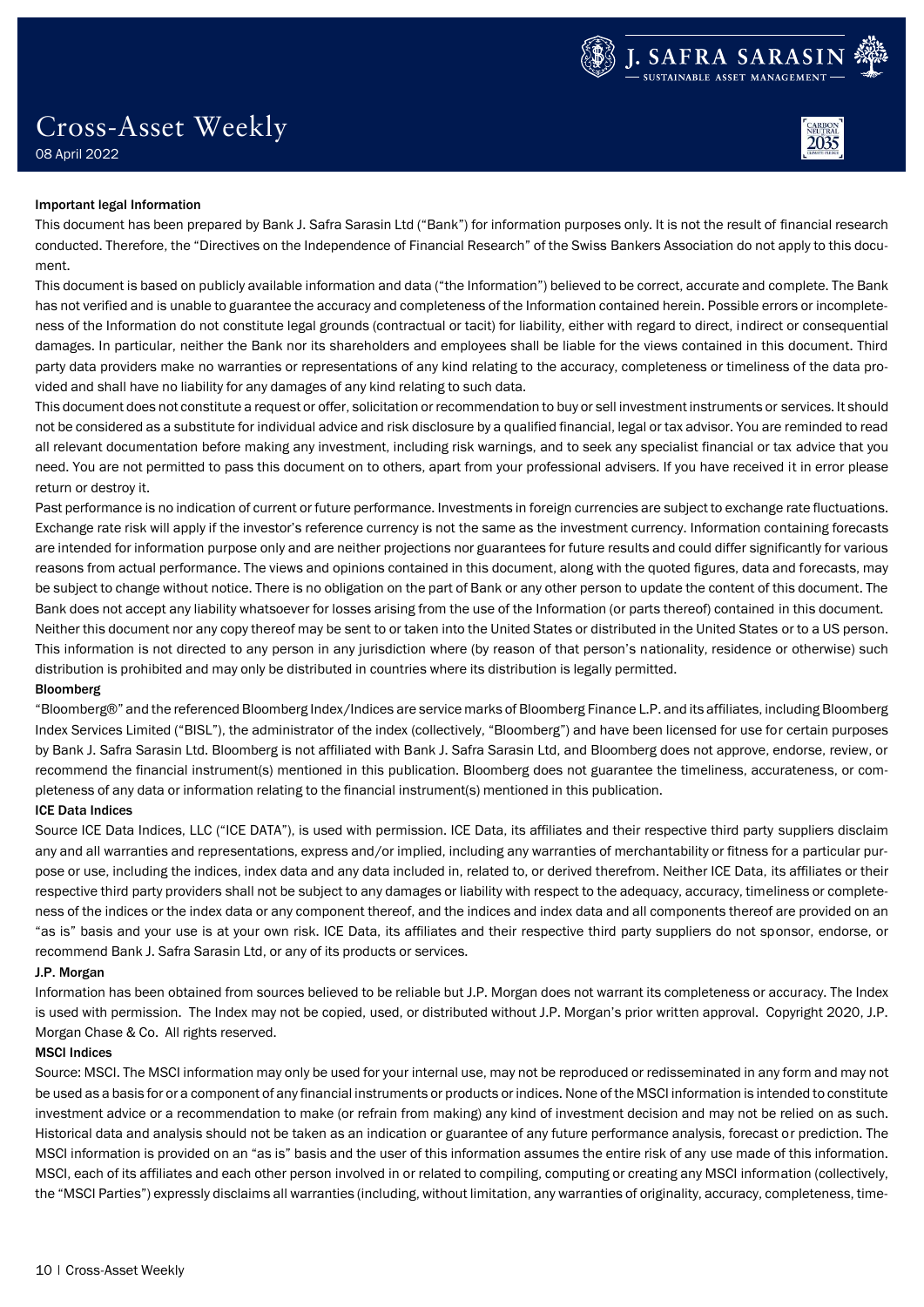



08 April 2022

Cross-Asset Weekly

liness, non-infringement, merchantability and fitness for a particular purpose) with respect to this information. Without limiting any of the foregoing, in no event shall any MSCI Party have any liability for any direct, indirect, special, incidental, punitive, consequential (including, without limitation, lost profits) or any other damages. (www.msci.com)

### SMI

SIX Swiss Exchange AG ("SIX Swiss Exchange") is the source of SMI Indices® and the data comprised therein. SIX Swiss Exchange has not been involved in any way in the creation of any reported information and does not give any warranty and excludes any liability whatsoever (whether in negligence or otherwise) – including without limitation for the accuracy, adequateness, correctness, completeness, timeliness, and fitness for any purpose – with respect to any reported information or in relation to any errors, omissions or interruptions in the SMI Indices® or its data. Any dissemination or further distribution of any such information pertaining to SIX Swiss Exchange is prohibited.

### Distribution Information

Unless stated otherwise this publication is distributed by Bank J. Safra Sarasin Ltd (Switzerland).

The Bahamas: This publication is circulated to private clients of Bank J. Safra Sarasin (Bahamas) Ltd, and is not intended for circulation to nationals or citizens of The Bahamas or a person deemed 'resident' in The Bahamas for the purposes of exchange control by the Central Bank of The Bahamas.

Dubai International Financial Centre (DIFC): This material is intended to be distributed by Bank J. Safra Sarasin Asset Management (Middle East) Ltd ["BJSSAM"] in DIFC to professional clients as defined by the Dubai Financial Services Authority (DFSA). BJSSAM is duly authorised and regulated by DFSA. If you do not understand the contents of this document, you should consult an authorised financial adviser. This material may also include Funds which are not subject to any form of regulation or approval by the Dubai Financial Services Authority ("DFSA"). The DFSA has no responsibility for reviewing or verifying any Issuing Document or other documents in connection with these Funds. Accordingly, the DFSA has not approved the Issuing Document or any other associated documents nor taken any steps to verify the information set out in the Issuing Document, and has no responsibility for it. The Units to which the Issuing Document relates may be illiquid and/or subject to restrictions on their resale. Prospective purchasers should conduct their own due diligence on the Units.

Germany: This marketing publication/information is being distributed in Germany by J. Safra Sarasin (Deutschland) GmbH, Kirchnerstraße 6-8, 60311 Frankfurt am Main, for information purposes only and does not lodge claim to completeness of product characteristics. Insofar as information on investment funds is contained in this publication, any product documents are available on request free of charge from J. Safra Sarasin (Deutschland) GmbH, Kirchnerstraße 6-8, 60311 Frankfurt am Main in English and German language. To the extent that indicative investment options or portfolio structures are included, the following applies: The indicative investment options or portfolio structures presented in these documents and the underlying model calculations are based on the information and data provided to us in the context of the asset advisory discussion, and we have not checked them for accuracy or completeness. The indicative investment option/portfolio structure described here is thus intended as a guide and does not make any claim to comprehensive suitability but aims to inform you about the general possibilities that an investment entails. In order to provide you with a final investment recommendation that is tailored to your specific situation, we need further information, in particular on your investment goals, risk tolerance, experience and knowledge of financial services and products and your financial situation. This publication is intended to be distributed by J. Safra Sarasin (Deutschland) GmbH, Kirchnerstraße 6-8, 60311 Frankfurt am Main to clients domiciled or having their registered office in Germany and is directed exclusively at institutional clients who intend to conclude investment business exclusively as entrepreneurs for commercial purposes. This clientele is limited to credit and financial services institutions, capital management companies and insurance companies, provided that they have the necessary permission for the business operation and are subject to supervision, as well as medium and large corporations within the meaning of the German Commercial Code (section 267 (2) and (3) HGB).

Gibraltar: This marketing document is distributed from Gibraltar by Bank J. Safra Sarasin (Gibraltar) Ltd, First Floor Neptune House, Marina Bay, Gibraltar to its clients and prospects. Bank J. Safra Sarasin (Gibraltar) Ltd whose Registered Office is 57/63 Line Wall Road, Gibraltar offers wealth and investment management products and services to its clients and prospects. Incorporated in Gibraltar with registration number 82334. Bank J. Safra Sarasin (Gibraltar) Ltd is authorised and regulated by the Gibraltar Financial Services Commission. Telephone calls may be recorded. Your personal data will be handled in accordance with our Data and Privacy Statement. Where this publication is provided to you by Bank J. Safra Sarasin (Gibraltar) Limited: This document is approved as a marketing communication for the purposes of the Financial Services Act 2019. Nothing in this document is intended to exclude or restrict any liability that we owe to you under the regulatory system that applies to us, and in the event of conflict, any contrary indication is overridden. You are reminded to read all relevant documentation before making any investment, including risk warnings, and to seek any specialist financial or tax advice that you need. You are not permitted to pass this document on to others, apart from your professional advisers. If you have received it in error please return or destroy it.

Hong Kong: This document is disseminated by Bank J. Safra Sarasin Ltd, Hong Kong Branch in Hong Kong. Bank J. Safra Sarasin Ltd, Hong Kong Branch is a licensed bank under the Hong Kong Banking Ordinance (Cap. 155 of the laws of Hong Kong) and a registered institution under the Securities and Futures Ordinance (cap. 571 of the laws of Hong Kong).